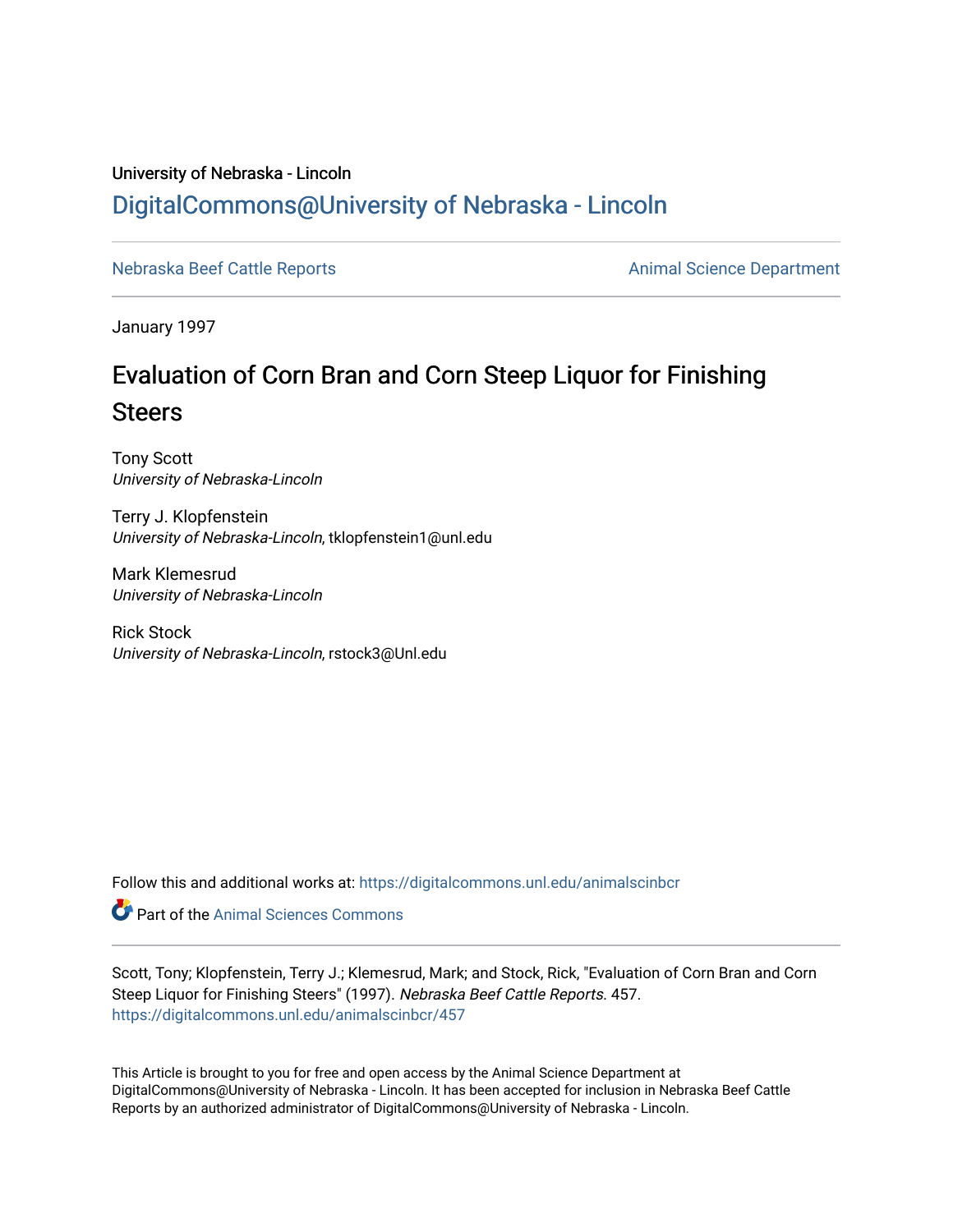# **Evaluation of Corn Bran and Corn Steep Liquor for Finishing Steers**

Tony Scott Terry Klopfenstein Rick Stock Mark Klemesrud<sup>1</sup>

Corn steep liquor has a higher energy value than bran and there is an associative effect between steep and bran when fed in combination.

#### Summary

*Sixt)~j~earIrng Hereford steers were used to evaluate the effect of replacing*  $of$  dry rolled corn with various levels of *corn bran and/or corn steep liquor in* finishing diets. Steers fed 15% bran, 15 or 30% steep liquor or any combi*nation of bran and steep gained faster than steers fed the dry rolled corn diet or the 30% bran diet. A product type x level interaction*  $was$  observed for feed/gain. The first

*increment (15%) of bran or steep liquor added to the diet appears to be the nzost benejicial; steep liquor has a higher energy value than bran and there is an associative ejject befiizen steep liquor and bran.* 

#### Introduction

The increased production of fructose in Nebraska has resulted in various byproduct feedstuffs from the corn wet milling industry. Many of these byproduct feedstuffs are potential economic alternatives to corn. Corn bran and corn steep liquor are the main byproducts of corn sweetener and ethanol production and are the two major ingredients blended to produce wet corn gluten feed. Previous research has shown that wet corn byproducts are equal to or higher in energy than corn grain. The higher energy value of the byproducts has the potential to increase efficiency. The longer storage life of corn bran and corn steep liquor versus that of wet corn gluten feed may serve as a way to further expand the area to which byproduct feeding is an economically viable alternative to corn grain. Therefore. the objectives of this trial were to determine the feeding values of corn bran and corn steep liquor in finishing diets.

#### Procedure

Sixty yearling Hereford steers (722 lb) were used in a finishing trial from August 4 to December 15, 1995 (132 days). Steers were assigned randomly to one of nine dietary treatments based on the replacement of dry rolled corn  $(DRC)$  with corn bran  $(B)$  and/or steep liquor (S). The product referred to as steep liquor in this trial was actually a blend of steep and distiller's solubles. The distillers solubles is the liquid byproduct of alcohol production using yeast fermentation in the wet milling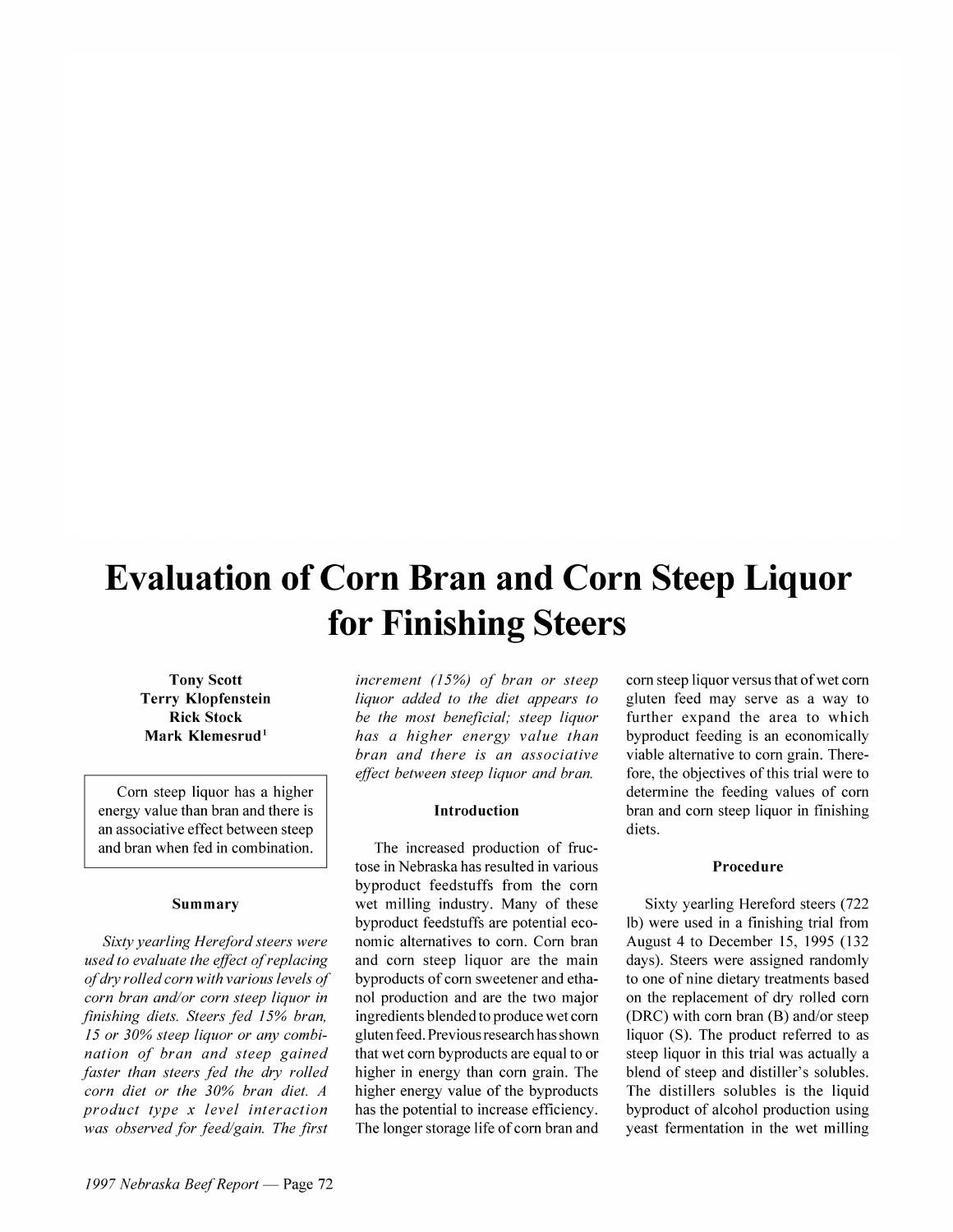| Item                    | Diet <sup>a</sup> |       |          |       |         |               |               |                   |                   |
|-------------------------|-------------------|-------|----------|-------|---------|---------------|---------------|-------------------|-------------------|
|                         | DRC               | 15%B  | $30\%$ B | 15%S  | $30\%S$ | 15%B-<br>15%S | 15%B-<br>30%S | $30\%B -$<br>15%S | $30\%B -$<br>30%S |
| Dry rolled corn         | 85.00             | 70.00 | 55.00    | 70.00 | 55.00   | 55.00         | 40.00         | 40.00             | 25.00             |
| Corn bran               |                   | 15.00 | 30.00    | ___   |         | 15.00         | 15.00         | 30.00             | 30.00             |
| Steep liquor            |                   |       |          | 15.00 | 30.00   | 15.00         | 30.00         | 15.00             | 30.00             |
| Alfalfa silage          | 10.00             | 10.00 | 10.00    | 10.00 | 10.00   | 10.00         | 10.00         | 10.00             | 10.00             |
| Supplement <sup>b</sup> | 5.00              | 5.00  | 5.00     | 5.00  | 5.00    | 5.00          | 5.00          | 5.00              | 5.00              |

 $^{\circ}DRC =$  dry rolled corn; B = corn bran; S = steep liquor.

b,cIncludes vitamins, minerals, and feed additives.

| Table 2. Effect of corn bran and steep liquor on performance. |  |  |  |
|---------------------------------------------------------------|--|--|--|
|---------------------------------------------------------------|--|--|--|

| Item                                              | Diet <sup>a</sup>                                          |                                                            |                                                       |                                                 |                                                        |                                                     |                                                |                                                     |                                                             |
|---------------------------------------------------|------------------------------------------------------------|------------------------------------------------------------|-------------------------------------------------------|-------------------------------------------------|--------------------------------------------------------|-----------------------------------------------------|------------------------------------------------|-----------------------------------------------------|-------------------------------------------------------------|
|                                                   | DRC                                                        | 15%B                                                       | $30\%$ B                                              | 15%S                                            | 30%S                                                   | 15%B-<br>15%S                                       | $15%B -$<br>30%S                               | $30\%B$ -<br>15%S                                   | 30%B-<br>30%S                                               |
| Daily gain, lb                                    | 3.24 <sup>b</sup><br>22.7 <sup>d</sup>                     | 4.26 <sup>c</sup><br>$25.46^e$                             | 3.64 <sup>b</sup><br>25.99 <sup>e</sup>               | 4.35 <sup>c</sup><br>$25.01^e$                  | 3.99 <sup>c</sup><br>23.94 <sup>d</sup>                | 4.37c<br>$27.54^{\circ}$                            | 4.37c<br>$28.37^e$                             | 4.33c<br>$27.60^{\circ}$                            | 4.23 <sup>c</sup><br>$27.23^e$                              |
| DM intake, lb/day<br>Feed/gain <sup>hi</sup>      | 6.99                                                       | 5.99                                                       | 7.14                                                  | 5.75                                            | 5.99                                                   | 6.29                                                | 6.49                                           | 6.37                                                | 6.45                                                        |
| Quality grade<br>Yield grade<br>Fat thickness, in | 17.0 <sup>de</sup><br>2.1 <sup>d</sup><br>.34 <sup>d</sup> | $.7$ $g$ <sup>defg</sup><br>2.8 <sup>ef</sup><br>$.48$ def | 16.9 <sup>de</sup><br>2.6 <sup>def</sup><br>$.41$ def | 18.98<br>2.4 <sup>de</sup><br>.38 <sup>de</sup> | 17.7 <sup>def</sup><br>2.6 <sup>def</sup><br>$.44$ def | 18.0 <sup>erg</sup><br>3.0 <sup>f</sup><br>$.53$ fg | 18.7 <sup>fg</sup><br>3.5 <sup>g</sup><br>.638 | $17.5$ <sup>def</sup><br>3.0 <sup>f</sup><br>.49efg | 16.7 <sup>d</sup><br>3.0 <sup>f</sup><br>.51 <sup>efg</sup> |

 ${}^{\text{a}}\text{DRC}$  = dry rolled corn; B = corn bran; S = steep liquor.

 $b$ , eMeans within a row with unlike superscripts differ (P<.01).

 $d,e,f,g$ Means within a row with unlike superscripts differ (P<.10).

hFeed/gain analyzed as gain/feed. Feed/gain is the reciprocal of gain/feed.

Product type x level interaction  $(P<.01)$ .

 $117$  = average select; 18 = high select; 19 = low choice.

plant. Steep liquor alone is the byproduct when corn sweetener is produced, but both steep liquor and distillers solubles are produced when alcohol is produced. Normally, steep liquor from wet milling plants contains some distillers solubles as does wet corn gluten feed. Corn bran and steep liquor were fed alone or in combination to replace 0, 15, 30, 45, or 60% of the DRC (DM basis). Diets were DRC control, 15% B, 30% B, 15% S, 30% S, 15% B-15% S, 15% B-30% S, 30% B-15% S, and 30% B-30% S.

Diets (Table 1) were formulated to contain (DM basis) a minimum of 13% CP, .70% Ca, and .30% P, and included 25 g/ton Rumensin and 10 g/ton Tylan. Steers were adapted by limit feeding finishing diets until ad libitum intake was reached. Steers were individually fed once daily using Calan gates. Steers were implanted with Revalor-S on day one and re-implanted with Revalor-S on day 69. Steers were housed in covered pens with 15 head per pen. Initial weights were the average of three consecutive weights taken before feeding. Final weights were calculated using hot

carcass weight divided by a common dressing percentage  $(62)$ . Hot carcass weights and liver abscess scores were recorded at slaughter. Fat thickness at the 12th rib, quality grade, and yield grade were recorded after a 48-hour chill.

#### **Results**

Steers fed B and/or S gained faster  $(P<.01)$  than steers fed DRC except for 30% B fed alone (Table 2). Steers fed 15% B or 30% B consumed more feed (P<.05) than steers fed DRC. Steers fed 15% S consumed more feed  $(P<10)$ than steers fed DRC. Steers fed B and S in combination consumed more feed (P<.01) than steers fed DRC. A product type x level interaction  $(P<01)$  was observed (Figure 1) for feed/gain. While some statistical differences in carcass characteristics were obtained, these differences were likely due to the limited number of observations per treatment and the inherent variation among animals rather than biological differences due to the dietary treatments.

The first increment of  $B(15%)$  mark-

edly increased DM intake, daily gain, and efficiency (Figure 1), likely due to reduced acidosis. Steers fed the DRC diet may have experienced mild subacute acidosis. These cattle performed typically for grain fed cattle and it is likely that cattle fed these high grain diets experience some degree of acidosis in the feedlot. Wet milling by products have much lower starch content than DRC. Therefore, the inclusion of these byproducts reduces the starch content of the diet and as a result reduces acidosis. This has been clearly demonstrated with the feeding of wet corn gluten feed. The next increment of B  $(30\%)$ reduced efficiency versus 15% B, suggesting that bran has less energy than the DRC that it replaced and that 15% B was sufficient to reduce acidosis. Feed efficiency for the 30% B diet was still equal to the control diet, likely because of the combination of acidosis control and energy content.

Both 15 and 30% S improved efficiency compared to cattle fed DRC, suggesting a higher energy value for S than for DRC. The first increment of S (Continued on next page)